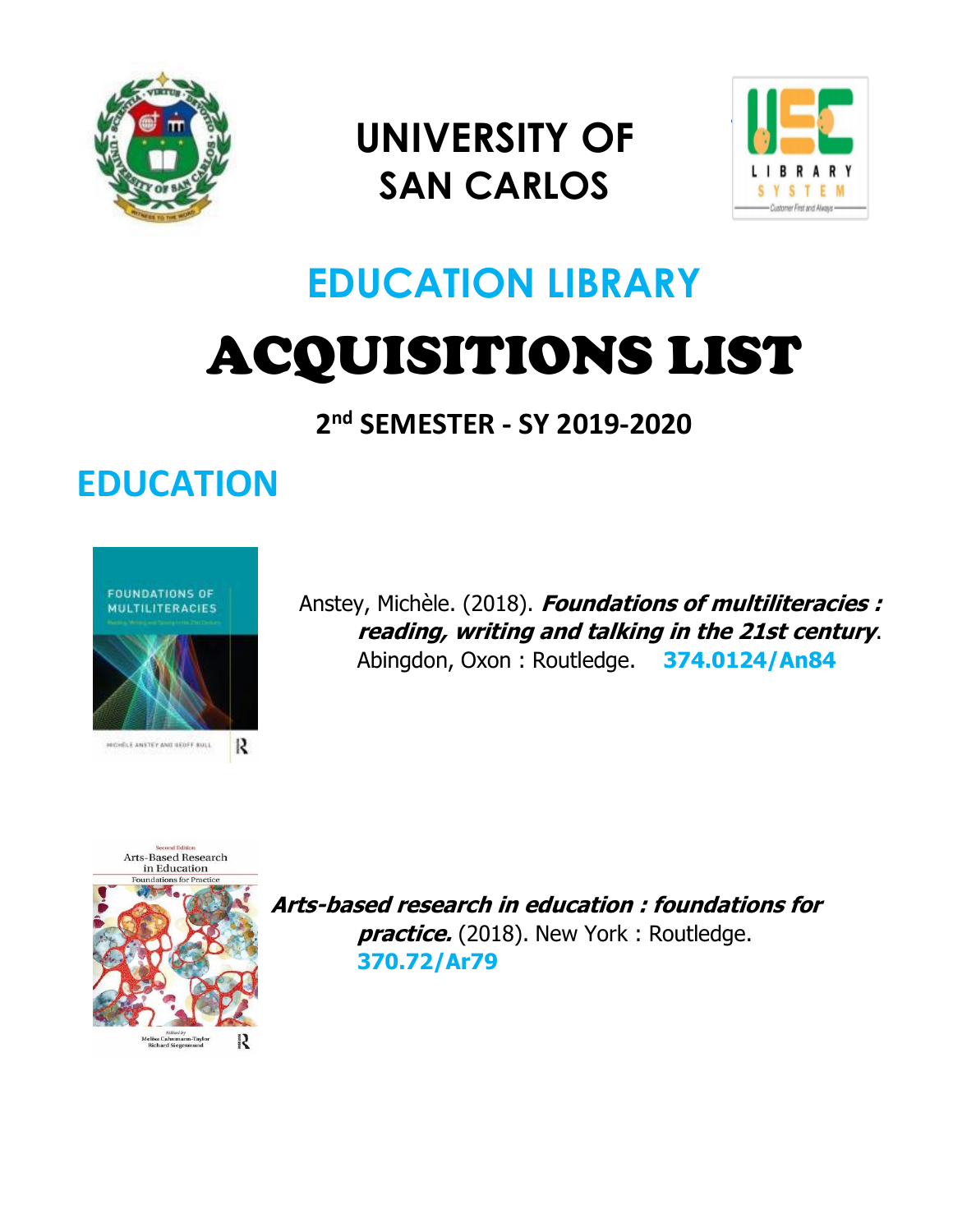Barcenas, Democrito C. (2019). **Never forget : a collection of essays on human dignity, politics and life**. Lapu-Lapu City, Philippines : Optima Typographics. **808.84599/B23**



 Beaty, Janice J. (2019). **Preschool appropriate practices environment, curriculum, and development**. 5<sup>th</sup> ed. Australia : Cengage Learning, Inc. **372.19/B 38**



**Building research design in education :theoretically informed advanced methods.** (2018). London : Bloomsbury Academic. **378.007/B86**



 Clark, Alexander. (2018). **How to be a happy academic.** Los Angeles : SAGE. **378.12/C54**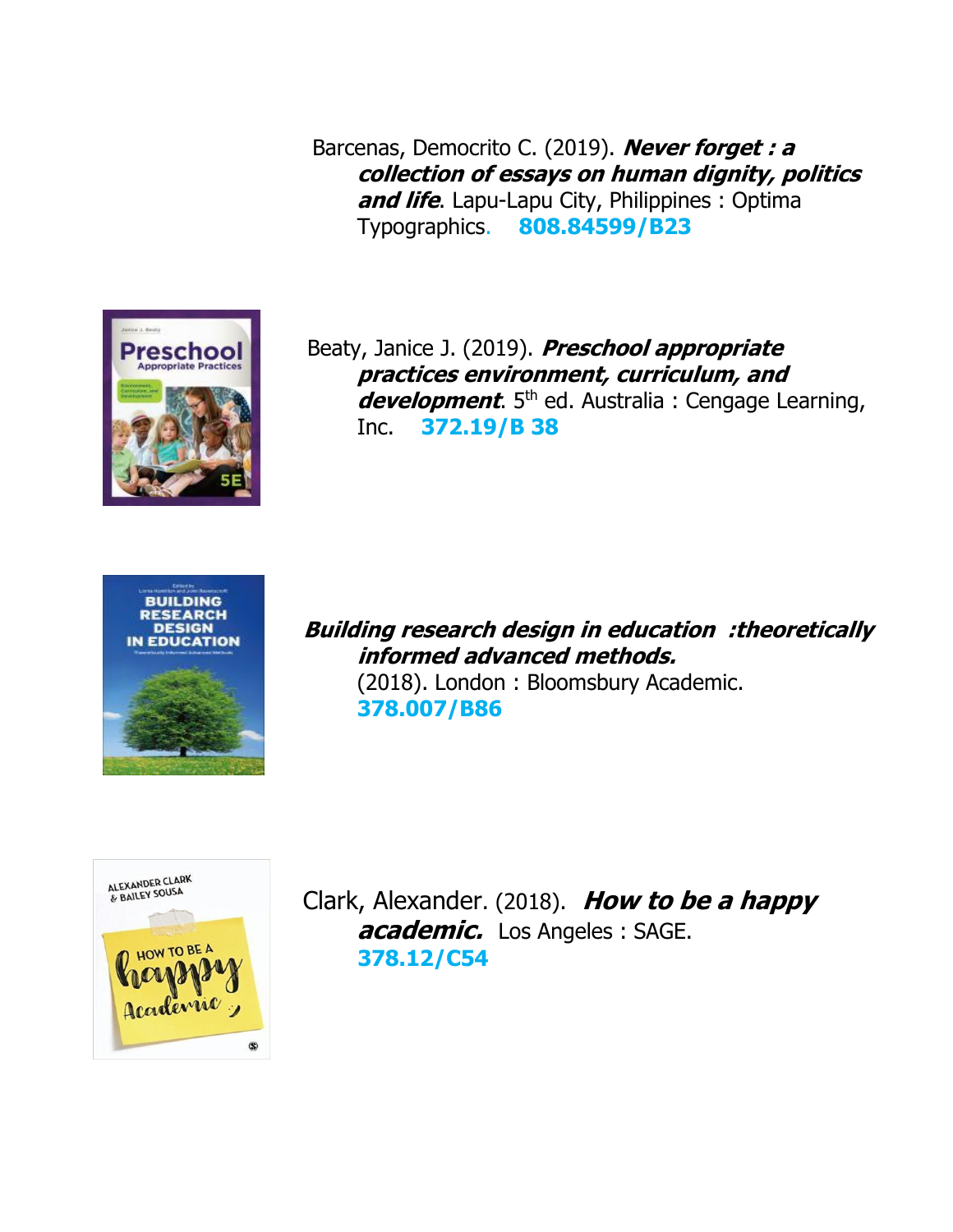

 Daniels, Harry. (2019). **School design matters : how school design relates to the practice and experience of schooling. 371.6/D22**



 Grigg, Russel. (2019). **Teaching creative and critical thinking in schools.** Los Angeles : SAGE. **370.157/G87**

Kyriacou, Chris. (2018). *Essential teaching skills.* 5<sup>th</sup> ed. Oxford, United Kingdom : Oxford University Press. **371.102/K99**



 **Research methodology : a practical and scientific approach.** (2019). Boca Raton : CRC Press, Taylor & Francis Group. **001.42/R31**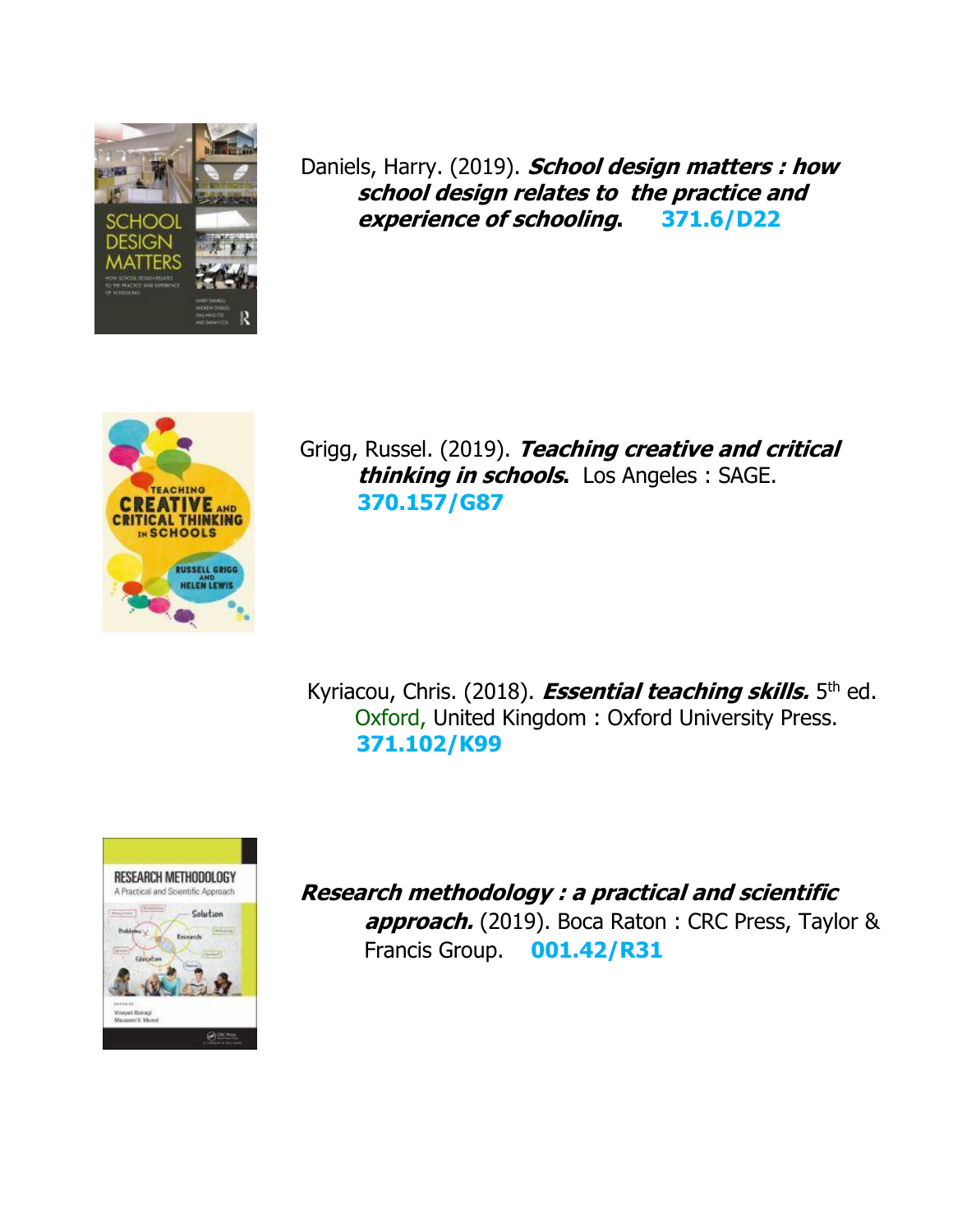

 **Responsible analytics and data mining in education : global perspectives on quality, support, and decision-making.** (2019). New York, NY : Routledge.  **371.334/R31**



Tight, Malcolm. (2019). **Higher education research : the**  developing field. London : Bloomsbury Academic. **378.0072/T44**



 Thompson, Carol. (2019). **The magic of mentoring :** developing others and yourself. Abingdon, Oxon: Routledge. **370.715/T37**

 Trinidad, Jose E. (2019). **Error-proofing your research : common mistakes and how to address them.**  Quezon City: Ateneo de Manila. **371.302810711/ T73**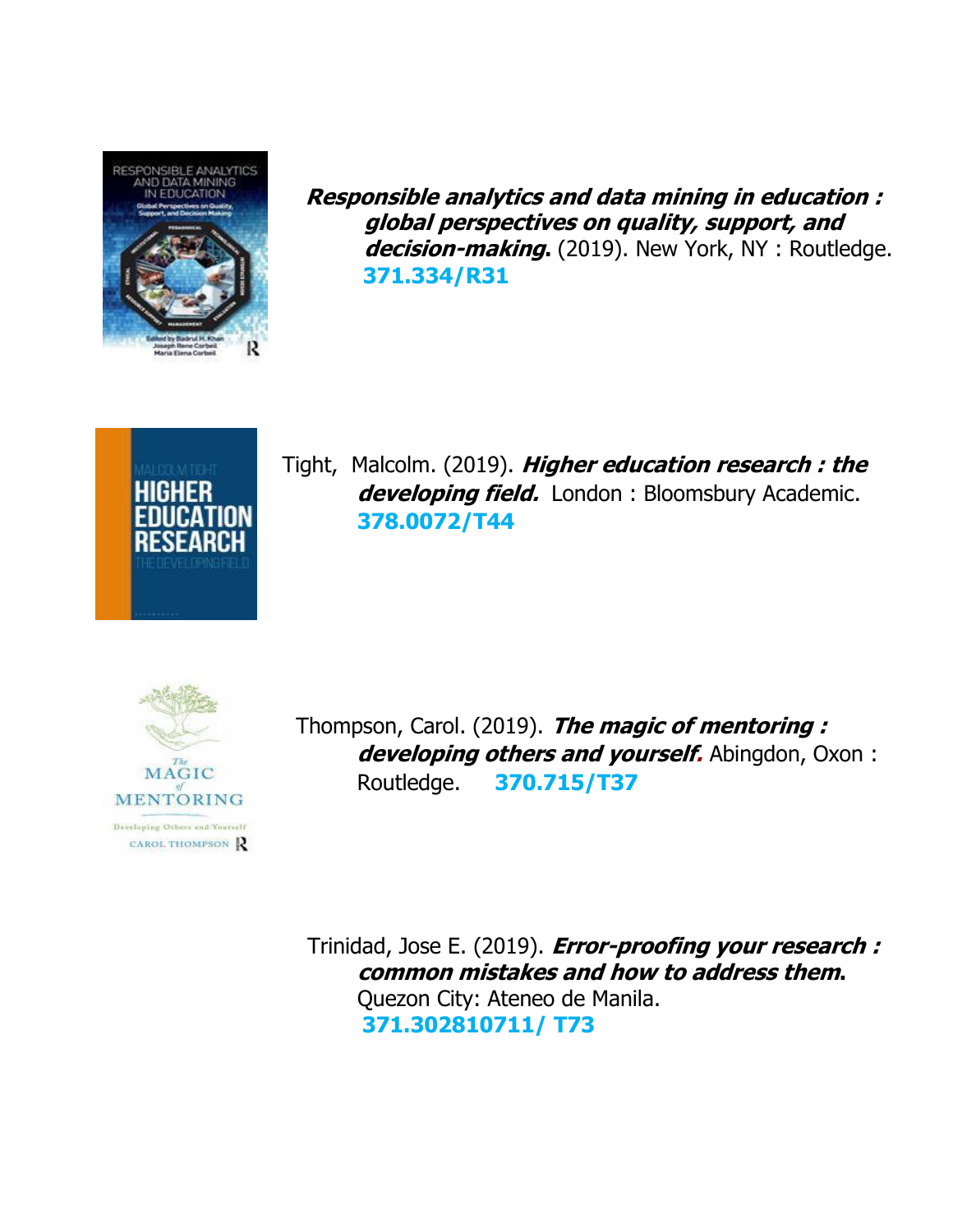### **THESES**

Bacalso, Lalaine O. (2018). **An enhancement of the Vincentian social apostolate of the colegio De La Immaculada Concepcion**- **Cebu (CIC-Cebu) in the light of the Matthean Gospel.** Cebu City : University of San Carlos. **T/B121 l**

Carloman, Titalyn Danao. (2018). **Student's image of Mary in the light of Lumen Gentium Mariology**. Cebu City : University of San Carlos. **T/C95t**

 Casani, Christine Joy. (2018).**The use of drama in teaching English to junior high school.** Cebu City: University of San Carlos. **T/C263c**

Santillan, Loresa Allanic. (2018). **Difficulties encountered among grade 9 and 10 students with health conditions in their physical education classes.** Cebu City : University of San Carlos. **T/Sa595l**

Seroy, Erzen Theresa N. (2018). **English language teaching strategies employed by grade 11 and 12 teachers in Ormoc City Senior High School :**  *basis for an EAP teaching module.* **Cebu City:** University of San Carlos. **T/Se679e**

Silk, Byron B. Go. (2018). **A mediation model on teachers education students epistemological beliefs, self-regulated learning and online information processing strategies in research.** Cebu City : University of San Carlos. **T/Si34s**